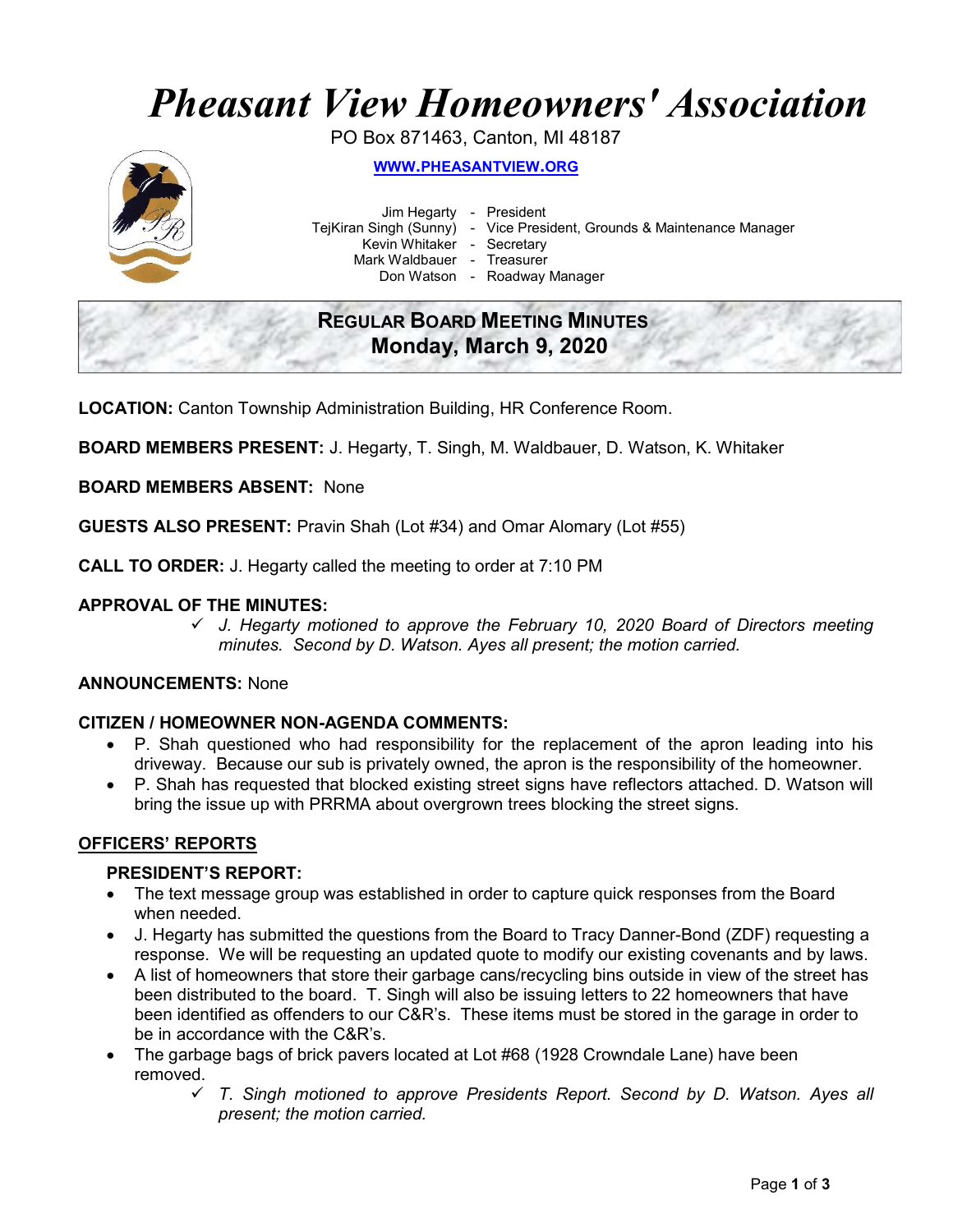# VICE PRESIDENT'S REPORT:

- Subdivision Street Lights T. Singh will still need to follow up to see if any grants are offered by the township to help cover the cost of the project. The lights in Central Park were identified as the ones preferred for PV.
	- $\checkmark$  J. Hegarty motioned to approve Vice Presidents Report. Second by M. Waldbauer. Ayes all present; the motion carried.

# SECRETARY'S REPORT:

No report.

# TREASURER'S REPORT:

- Homeowners that utilize PayPal for payment of their annual assessment have been charged and additional \$0.01 due to rounding issues with the transactional fees.
- All but 13 homeowners have paid their 2020 annual assessment (92% of the assessments have been collected). Assessments were due by March 1<sup>st</sup>. Additional reminders will be sent to those who have not yet paid.
- As part of an effort to insure security for its accounts, Bank of America (PVHA's bank) has requested a physical address for the HOA. The HOA currently has a PO Box and no physical address.
- M. Waldbauer also clarified for the Board that PVHA remains a "not for profit" corporation but is not tax exempt. PRRMA and Fairways and Fairway Pines are similarly classified.
	- $\checkmark$  J. Hegarty motioned to approve the Treasurer's Report. Second by D, Watson. Ayes all board members present; the motion carried.

#### DIRECTOR and COMMITTEE REPORTS

### ROADWAY MANAGER'S REPORT:

- D. Watson believes that PRRMA has no budget specifically for sidewalks. Further questions must be asked of PRRMA as to what happened with monies needed to cover sidewalk replacements and "mud jacking" that did not take place in 2019. J. Hegarty requested that D. Watson propose to PRRMA that BOTH the sidewalk and street repair be done in 2020 for PV.
- Spalding DeDecker (3<sup>rd</sup> party engineering firm) will be walking PV and evaluating our sidewalks.
- PRRMA's next meeting is March  $31<sup>st</sup>$
- Oakley has provided a revised quote of \$11,500.00 for our 2020 landscape services. The board has approved this amount via an email vote. M. Waldbauer will issue the payment to Oakley prior to April 15<sup>th</sup>.
- D. Watson will pursue a snow removal quote from ILS for the 2020/2021 season

#### ARCHITECTURAL REVIEW COMMITTEE (ARC):

- No requests this month.
- J. Hegarty to follow up with the Southwick homeowner that has installed a wheelchair ramp and didn't make a request

### SUBDIVISION COMMUNICATION COORDINATOR'S REPORT:

• Nothing to report

#### OLD BUSINESS:

• Nothing to report

#### NEW BUSINESS: